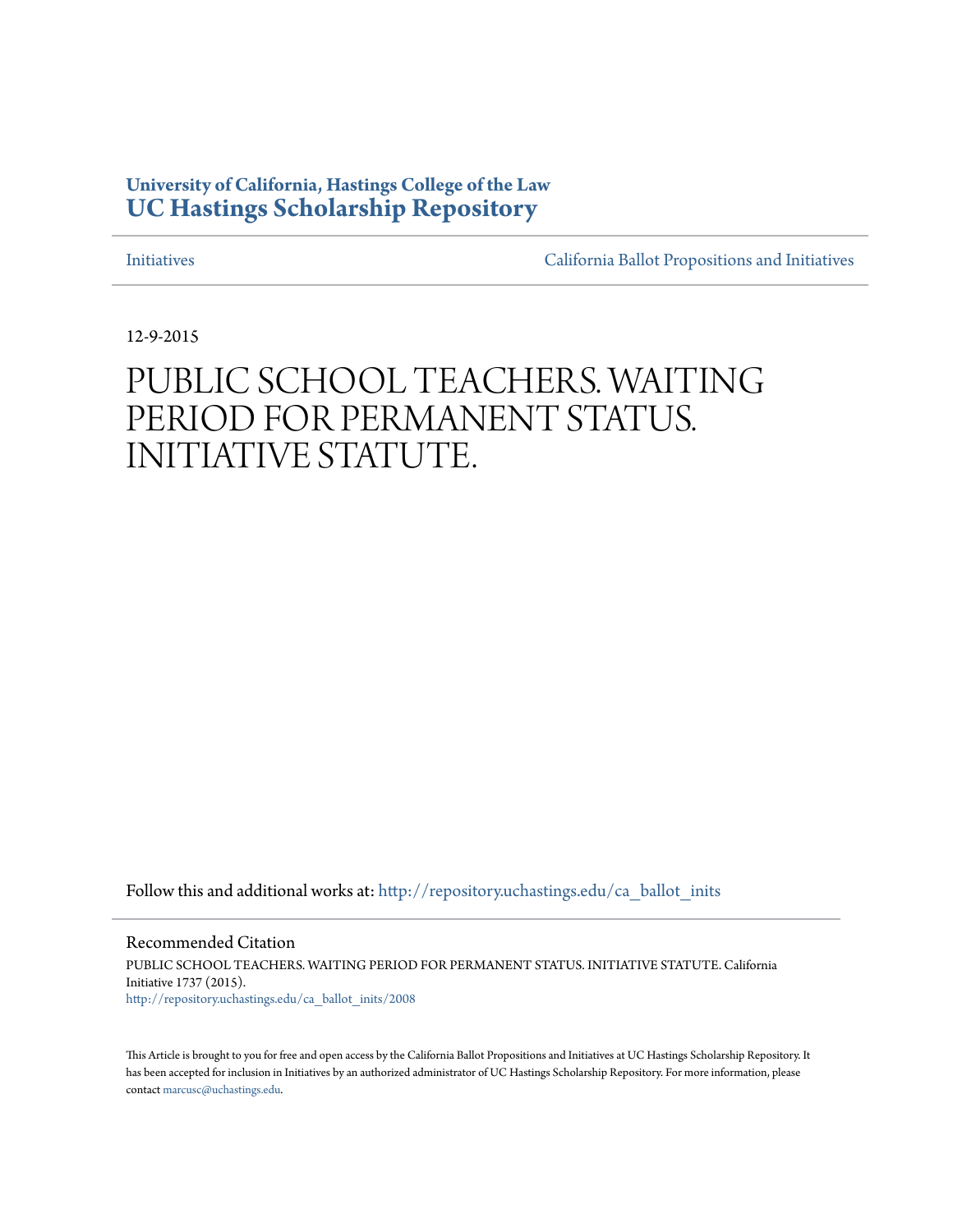The Attorney General of California has prepared the following title and summary of the chief purpose and points of the proposed measure:

#### **PUBLIC SCHOOL TEACHERS. WAITING PERIOD FOR PERMANENT STATUS.**

**INITIATIVE STATUTE.** Increases length of service required before a teacher may become a permanent employee, from two consecutive school years to five consecutive school years. Summary of estimate by Legislative Analyst and Director of Finance of fiscal impact on state and local government: **Local educational agencies (LEAs) likely would experience net higher costs in the low tens of millions of dollars statewide due to conducting more frequent teacher evaluations. LEAs might incur various other fiscal effects relating to teacher compensation, teacher turnover, and dismissal hearings, but the net impact of all these factors is difficult to determine.** (15-0079.)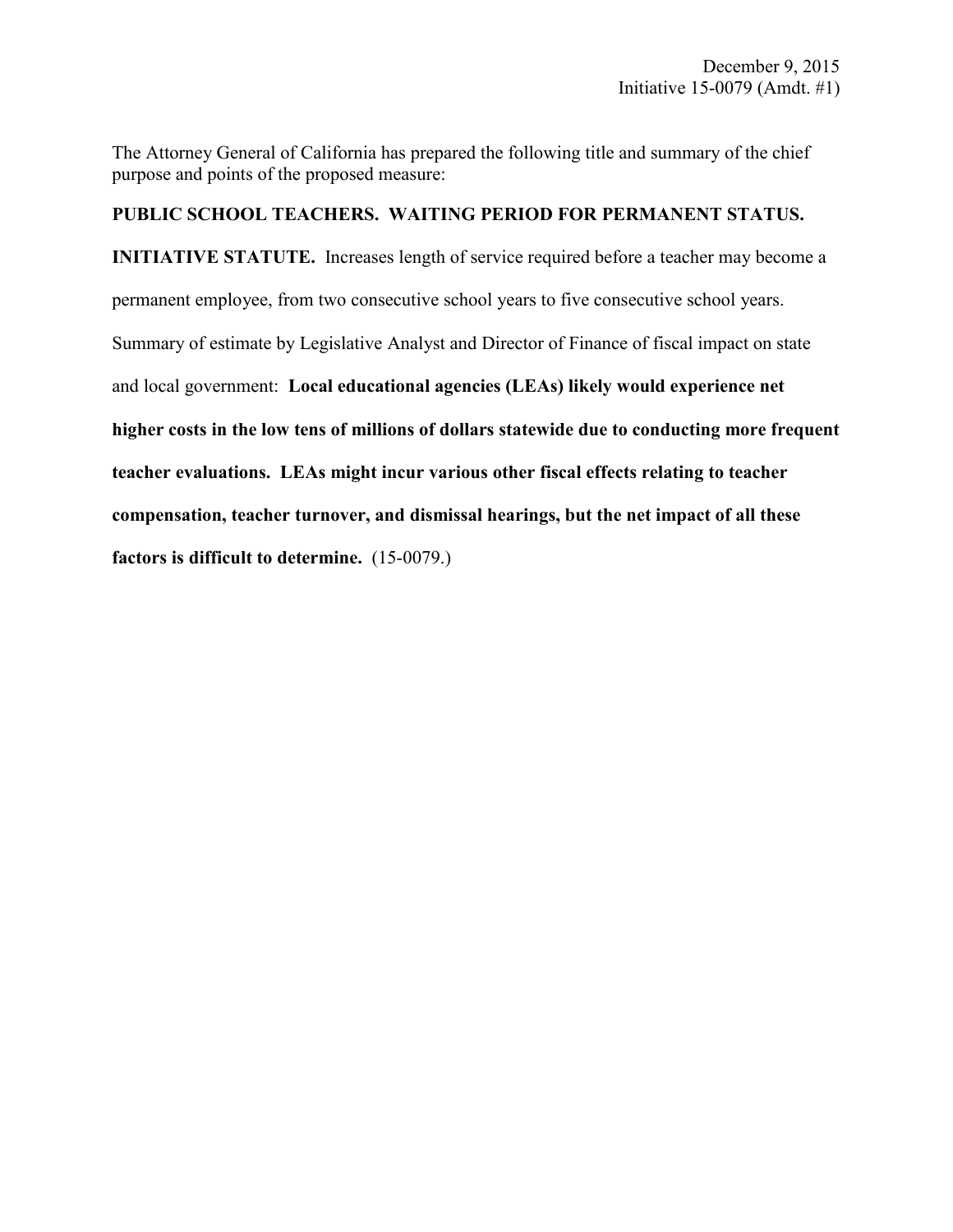1 5 - o o 7 9 **Arndt# 1** 

November 3, 2015

Office of the Attorney General 1300 "I" Street, 17th Floor Sacramento, CA 95814 Attention: Ashley Johansson, Initiative Coordinator

**Re: California Effective Teacher Act** 

REVEIVE ()

**NOV 0 3 2015** 

INITIATIVE COORDINATOR ATTORNEY GENERAL'S OFFICE

Dear Ms. Johansson:

As proponents of the "California Effective Teacher Act" (15-0079), we are amending our initiative. Our amendment deletes Section 6 and re-numbers the remaining sections accordingly. We have enclosed an amended copy of our initiative with the section to be removed deleted in red.

Thank you for your assistance.

Sincerely,

Weede L. Sallyr

**HEIDI L. GALLEGOS** 

Enclosures

Please direct all correspondence and inquiries regarding this measure to:

Robinson Bradford, LLP 3255 West March Lane, #230 Stockton, CA 95219 (209) 954-9001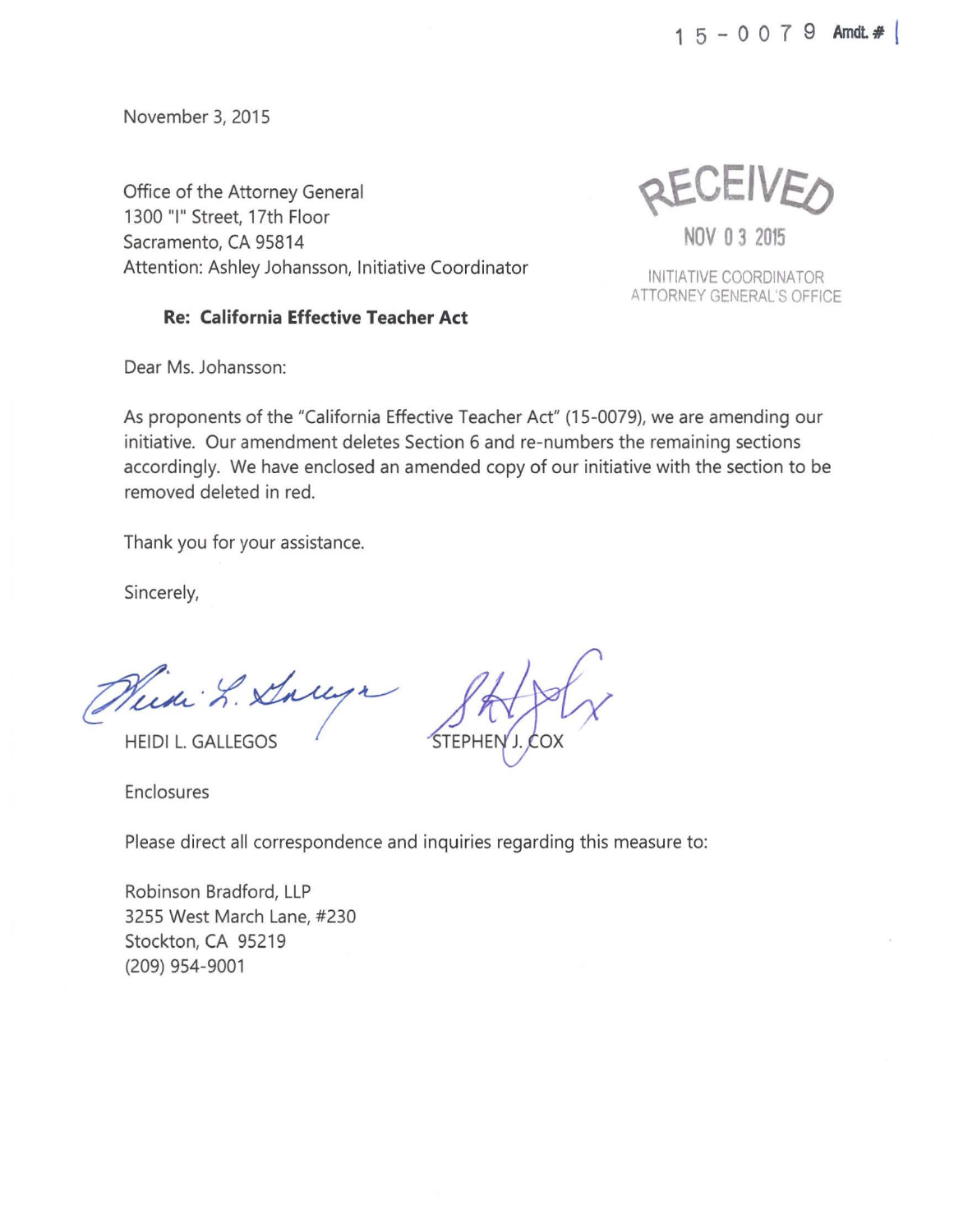California Effective Teacher Act.

**SECTION 1. Title.** This measure shall be known and may be cited as the "Effective Teacher Act."

**SECTION 2. Findings and Declarations.** The People of the State of California find and declare California statutes currently do not enable school governing boards the time necessary to properly and fairly evaluate the performance of probationary certificated employees to insure that every child has an effective teacher.

**SECTION 3. Purpose and Intent.** In enacting this Act, the people of the State of California do hereby declare it is their purpose and intent to:

1. Ensure that every child has an effective teacher.

2. Establish local control and flexibility for elected governing bodies of schools districts to manage certificated employees in a manner that best serves the educational needs of all students.

**SECTION 4. Effective Date.** This measure shall take effect on January 1<sup>st</sup> following voter enactment or the expiration of any existing collective bargaining agreement or memorandum of understanding pertaining to collective bargaining in effect at time of passage, whichever is later. All new collective bargaining agreements and memorandums of understanding shall conform to this measure.

**SECTION 5. Superseding Statutes.** This measure shall supersede all California statutes in conflict with the measure to the extent they are in conflict.

**SECTION 6. Due Process Protection.** Certificated employees of school districts shall be entitled to the same due process provisions enjoyed by all other public employees consistent with *Slrelly v State Persennel Beard,* (1975) 15 Gal. 3d 194.

**SECTION 76.** Permanent Status. Certificated employees of local educational agencies hired after enactment of this measure may be granted permanent employee status only after the completion of a satisfactory teaching performance in each of five consecutive school years as determined by the governing board.

**SECTION 87.** Standing. Any parent or registered voter residing in the county of jurisdiction shall have standing to petition the Court for enforcement of these provisions and will be eligible for reasonable attorney fee and court costs if the petition is granted.

**SECTION 98.** Severability. The provisions of this act are severable. If any provision of this act or its application is held invalid, that invalidity shall not affect other provisions or applications that can be given effect without the invalid provision or application

### **SECTION 409.** Conflicting Initiatives.

**(a)** In the event that this measure and another initiative measure or measures relating to certificated school employee personnel matters appear on the same statewide election ballot, the provisions of the other measure or measures shall be deemed to be in conflict with this measure. In the event that this measure receives a greater number of affirmative